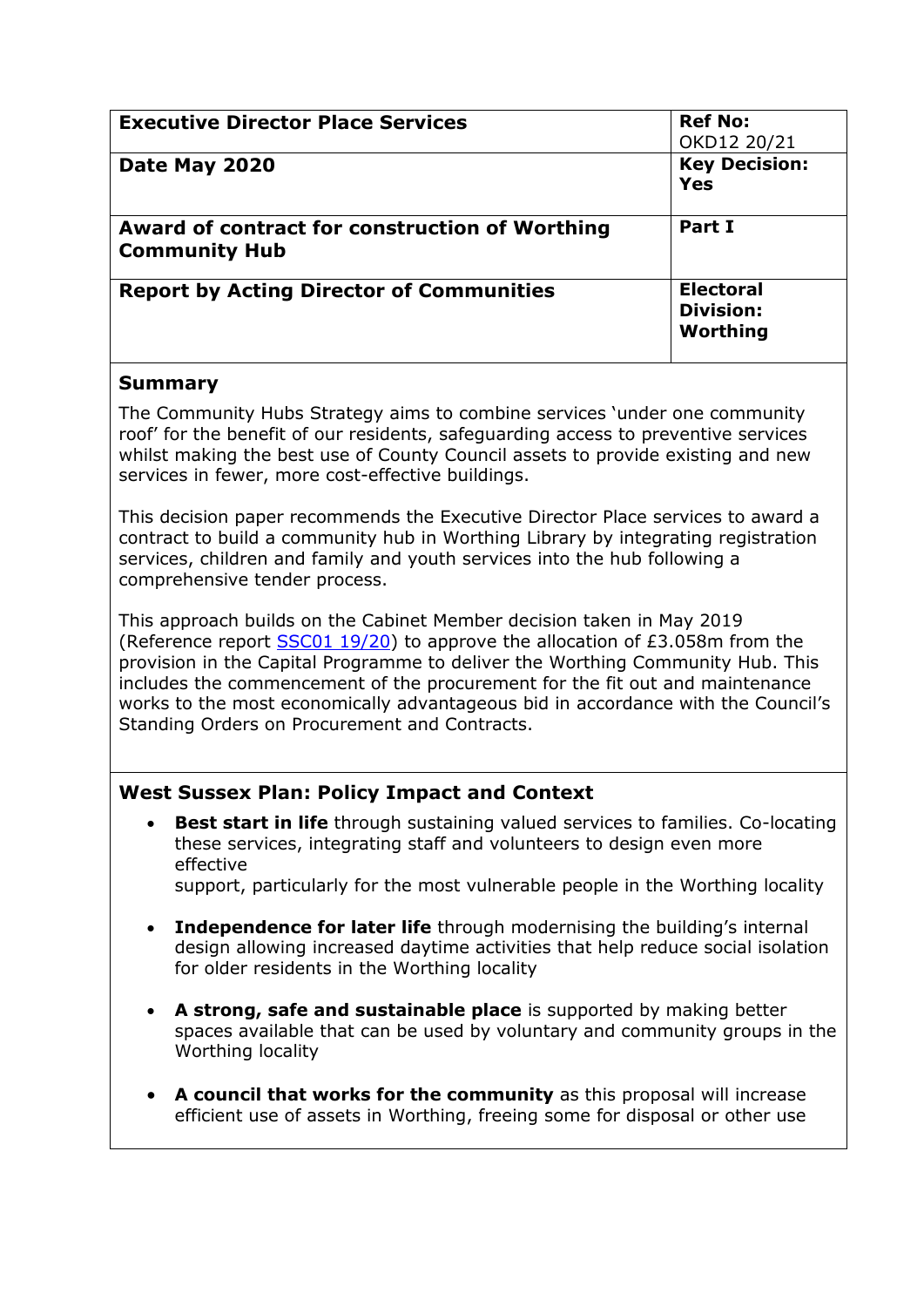# **Financial Impact**

The lower cost of the recommended tender compared to the pre-tender estimate means the expenditure allocated from the provision in the Capital Programme to deliver the Worthing community hub is reduced by £0.662m to £2.396m. Implementation of the project is expected to achieve a full year revenue saving of up to £0.116m from 2021/22.

# **Recommendations**

The Executive Director Place Services is asked to:

- 1) award the construction contract to deliver the Worthing Community Hub to Logan Construction Limited for a contract period of 6 months commencing from June 2020 at a value of £1,441,957; and
- 2) reduce the provision in the Capital Programme to deliver the Worthing community hub by £661,711 in line with the variance between the pretender estimate for the construction works plus 5% construction contingency and Logan Construction Limited's tender.

# **Proposal**

# **1. Background and Context**

- 1.1 As a County Council we recognise our role in creating the appropriate environment to support local people to be active and to give those communities the space and support to thrive. That's why we are committed to making more effective use of our buildings – particularly libraries and children's centres, which are at the heart of our communities, deliver valued services and outcomes, to support the priorities in The West Sussex Plan.
- 1.2 Worthing Library is one of two large (Tier 1) libraries within West Sussex and its remodelling as part of the Community Hubs programme is designed to showcase what is possible in terms of creative and flexible design.
- 1.3 The County Council appointed a Multi-Disciplinary Consultant (MDC) in July 2018 to support the delivery of the County Council's Capital Programme and Asset Management Strategy.
- 1.5 In 2018 the MDC was commissioned to carry out viability and feasibility on Worthing library as a possible Community Hub. This work produced a set of concept layout designs to illustrate how the space could be effectively remodelled to accommodate additional services and create enhanced community space.
- 1.6 A Cabinet Member decision taken in May 2019 (Reference report **SSC01** [19/20\)](https://westsussex.moderngov.co.uk/ieDecisionDetails.aspx?ID=610) to approve the allocation of £3.058m from the provision in the Capital Programme to deliver the Worthing Community Hub, the submission of a planning application and the commencement of the procurement for the fit out and maintenance works to the most economically advantageous bid in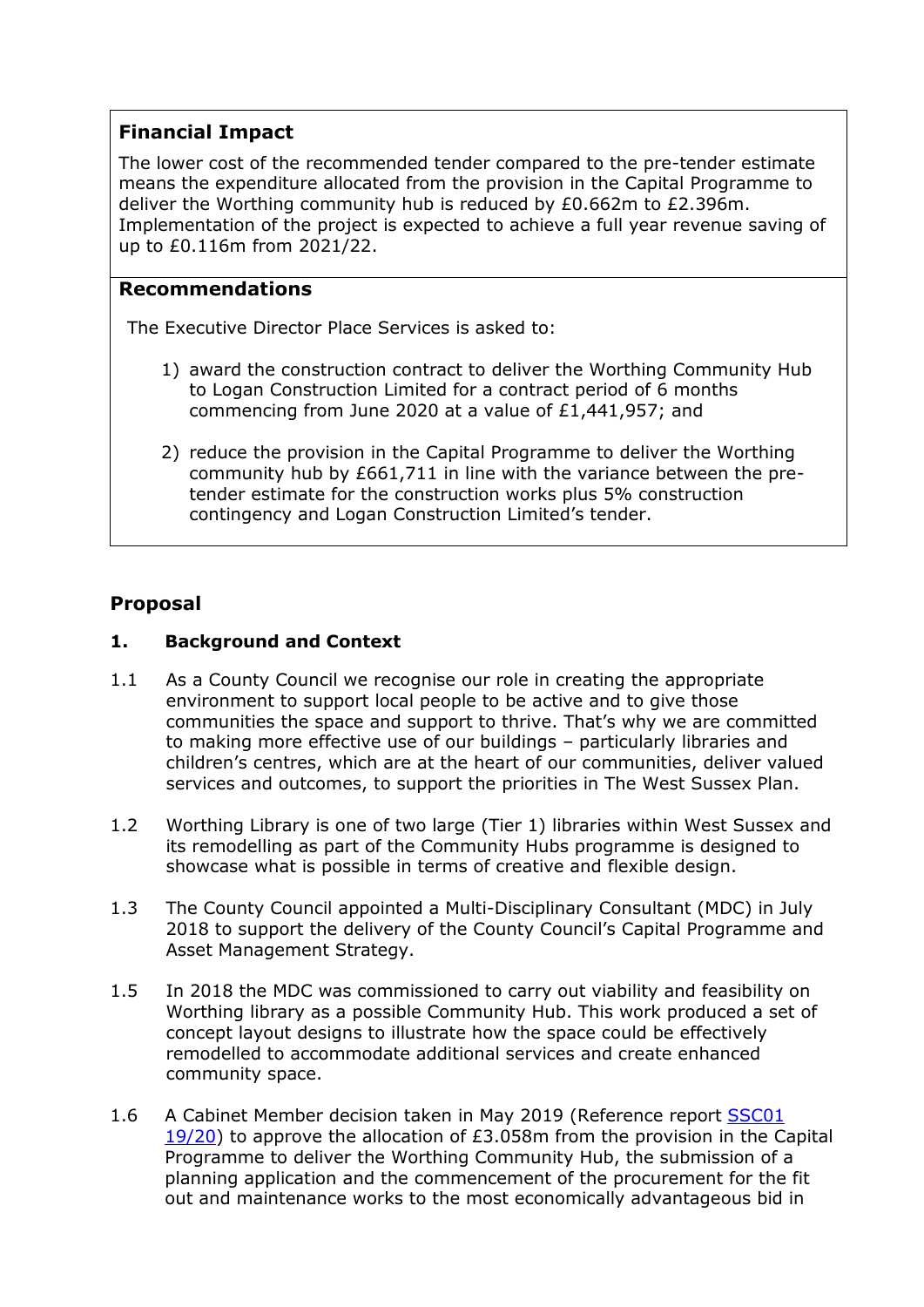accordance with the Council's Standing Orders on Procurement and Contracts.

#### **2. Proposal Details**

- 2.1 Following extensive local consultation the existing library in Worthing town centre will be refurbished to offer a range of community services under one roof. Children and Family services, Find it Out and Registration services will be offered in the town's main library building in Richmond Road.
- 2.2 Worthing Community Hub will provide better 'fit for purpose' accommodation for the services that will be based within it. The building will be more effective as well as more efficient and will offer modern, well-planned facilities to residents who use those services.
- 2.3 That the Executive Director Place Services awards the contract to deliver the Worthing Community Hub to Logan Construction Limited for a contract period of 6 months commencing from June 2020 at a value of £1,441,957.

## **Milestones & Delivery dates**

- 2.4 The MDC will manage each stage of the RIBA process (1-7) through to completed construction on behalf of WSCC. The key indicative milestone dates for the community hub in Worthing are as follows;
	- o May 2020 Award of construction contract
	- o June 2020 Contractor mobilisation period
	- $\circ$  June 2020 Construction begins
	- o November 2020 Complete construction and fit out works
	- o November 2020 Testing and hand over
	- $\circ$  December 2020 Opening of Worthing community hub

NB please note, these dates are subject to change in line with assessment of the COVID-19 impact on contractors and their suppliers.

# **Factors taken into account**

#### **3. Consultation**

- 3.1 Detailed engagement and consultation was undertaken through July-November 2018, as detailed in 5.3-5.5 of the report SSC7 18/19. The results of this demonstrated strong support from residents, stakeholders and local elected members for the proposals. Regular updates on the project have been shared with the public at Worthing County Local Committee meetings.
- 3.2 The proposal for a community hub programme, starting in Worthing was scrutinised by the Environment, Communities and Fire Select Committee on  $13<sup>th</sup>$  March 2019. The committee supported the programme's aims to encourage community use to be innovative and resource efficient and was pleased to see that the possible closure of libraries was avoided.
- 3.3 The proposal will be subject to planning permission and the MDC will manage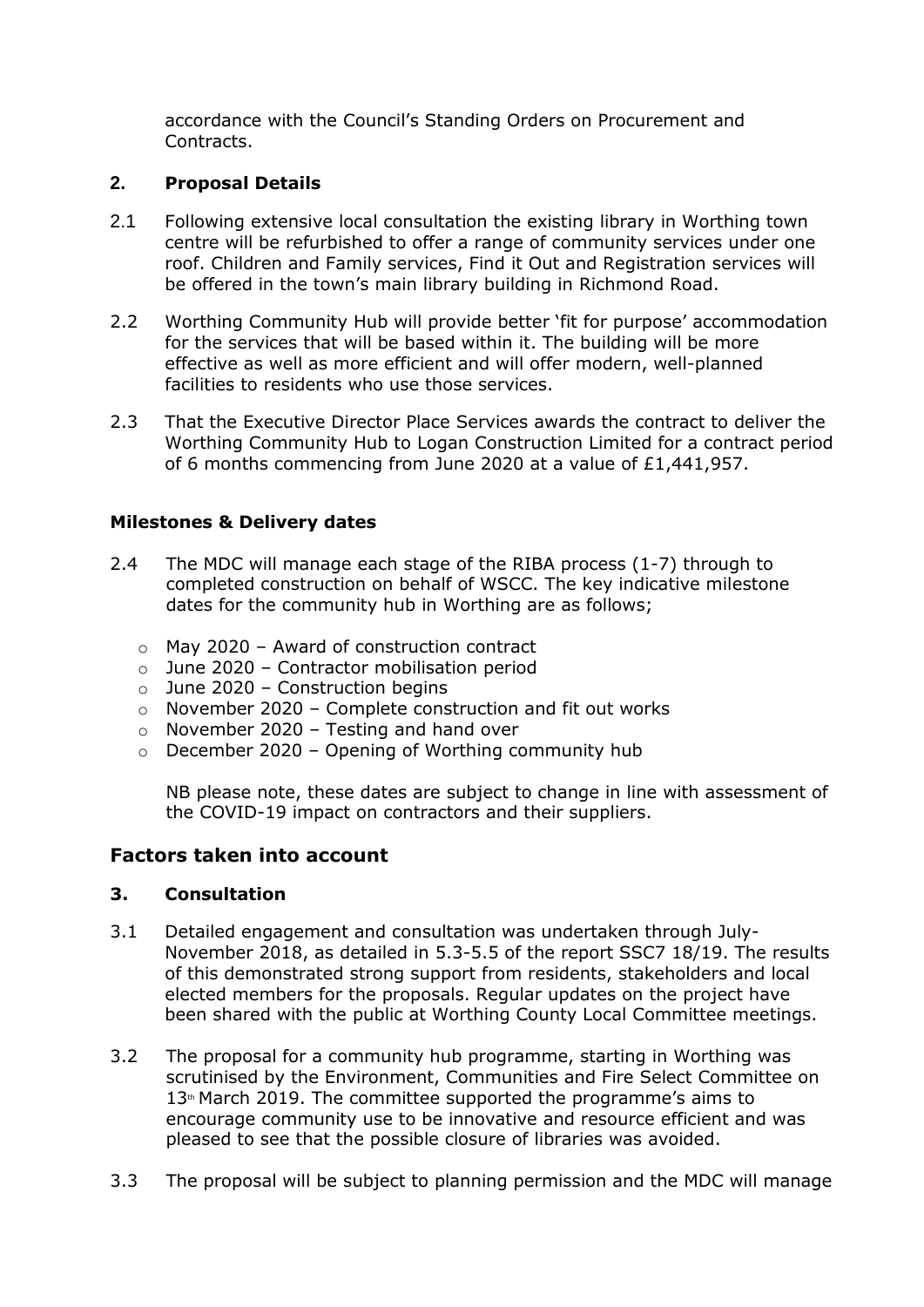this process on behalf of WSCC. Planning permission no. WSCC/077/19 (replacement of main front doors to building) was submitted on 23.12.19 and was determined on 12.2.20. Planning permission for external signage will be submitted on or around 1<sup>st</sup> August 2020 (TBC).

3.4 The plans for Worthing have been considered by the Community Hubs Member Project Board. Members will continue to be engaged as the project progresses.

## **4. Financial (revenue and capital) and Resource Implications**

#### **Capital Consequences**

- 4.1 Costs as included in the tender pack based on the design plans developed for Worthing Library indicated that an overall budget of £2.020m is required to create a remodelled community hub capable of hosting a range of services in the current Library building.
- 4.2 In order to take advantage of the fact that significant work will be taking place on site there is an opportunity to carry out additional 'planned maintenance' work to Worthing Library, saving future costs to the County Council and minimising future disruption to services and their users.
- 4.3 A further £760k of work identified by the building condition survey will be carried out at the same time. These costs are for the lift, modification of the existing electrical distribution system, replacement of lights and adaptations to the alarm system. This gives an overall cost of £2.780m and the break down is set out in the table below (summary of project costs).
- 4.4 As is good practice in construction works of this nature and in order to accommodate any unidentified risk factors not already accounted for, a 10% contingency was added to the overall estimated costs, to give a total capital budget requirement for Worthing Community Hub of £3.058m. The difference between the pre-tender estimate for construction works plus 5% contingency and the recommended tender is £661,711.
- 4.5 The table below shows the original estimates on costs. The final column shows a more up to date indication of the final estimated total (after the proposed tender has been taken into account). There is still some M&E validation and testing works required to some of the plant on site as part of these tendered works. Any works as a result of the findings are expected to be carried out within the project contingencies. We have carried out M&E queries with Logan and we are satisfied with their response. As such it is therefore proposed to reduce the existing whole budget by the variance against the pre-tender estimate for construction works. This effectively applies the 10% contingency to the budget increases in loose FF&E and loose IT and the budget for risks outside the main hub construction.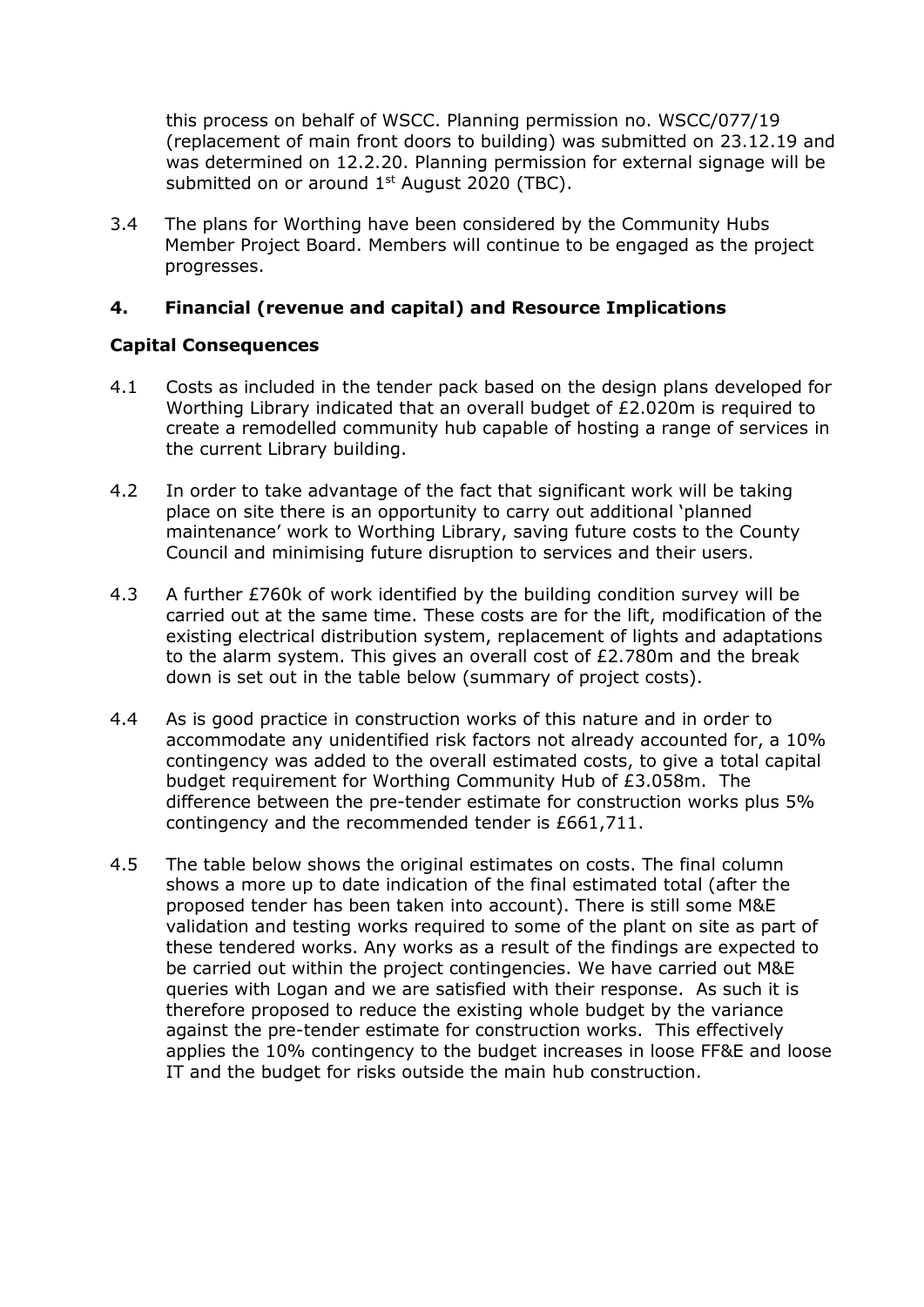| SUMMARY OF PROJECT COSTS                                            | Pre-tender<br>estimate | Proposed tender |
|---------------------------------------------------------------------|------------------------|-----------------|
| <b>Worthing Community Hub Proposed</b><br><b>Construction Works</b> | £2,072,158             | £1,441,957      |
| Risk - Construction Contingency @ 5%                                | £103,608               | £72,098         |
| Professional fees including site surveys and<br>Investigations      | £348,795               | £347,997        |
| Local Authority Fees (Planning and Building<br>Control)             | £15,000                | £2,070          |
| Site Surveys and Investigations (Included)                          |                        |                 |
| Loose FF&E and loose ICT (PROVISIONAL)                              | £240,439               | £415,000        |
| Risks outside main Hub construction                                 |                        | £115,879        |
| <b>Subtotal (Worthing Community Hub -</b><br><b>Main Works)</b>     | £2,780,000             | £2,395,001      |
| 10% Contingency (Original Budget)                                   | £278,000               | £1,288          |
| <b>Total</b>                                                        | £3,058,000             | £2,396,289      |
| Less variance on construction tender                                | $-E661,711$            |                 |
| <b>Revised scheme budget</b>                                        | £2,396,289             | £2,396,289      |

## **Revenue Consequences**

- 4.6 The revenue implications of the proposal are summarised below
- 4.7 With the completion of the Worthing Hub planned for Autumn 2020, the oneoff revenue expenditure in relation to decanting and dilapidation will be incurred across both 2019/20 and 2020/21. As result the full annual anticipated savings of up to £116k per year, before borrowing costs, will not be fully realised until 2021/2022, although a small saving is likely to be seen in 2020/21.

*4.8 Revenue consequences*

|                      | Year 1<br>2019/20<br>£m | Year 2<br>2020/21<br>£m | Year 3<br>2021/22<br>Em | Year 4<br>2022/3<br>Em | Total |
|----------------------|-------------------------|-------------------------|-------------------------|------------------------|-------|
| Revenue budget       | 0.102                   | 0.048                   |                         |                        | 0.150 |
| Proposed expenditure | 0.102                   | 0.048                   |                         |                        | 0.150 |
| Remaining budget     | Nil                     | Nil                     |                         |                        | Nil   |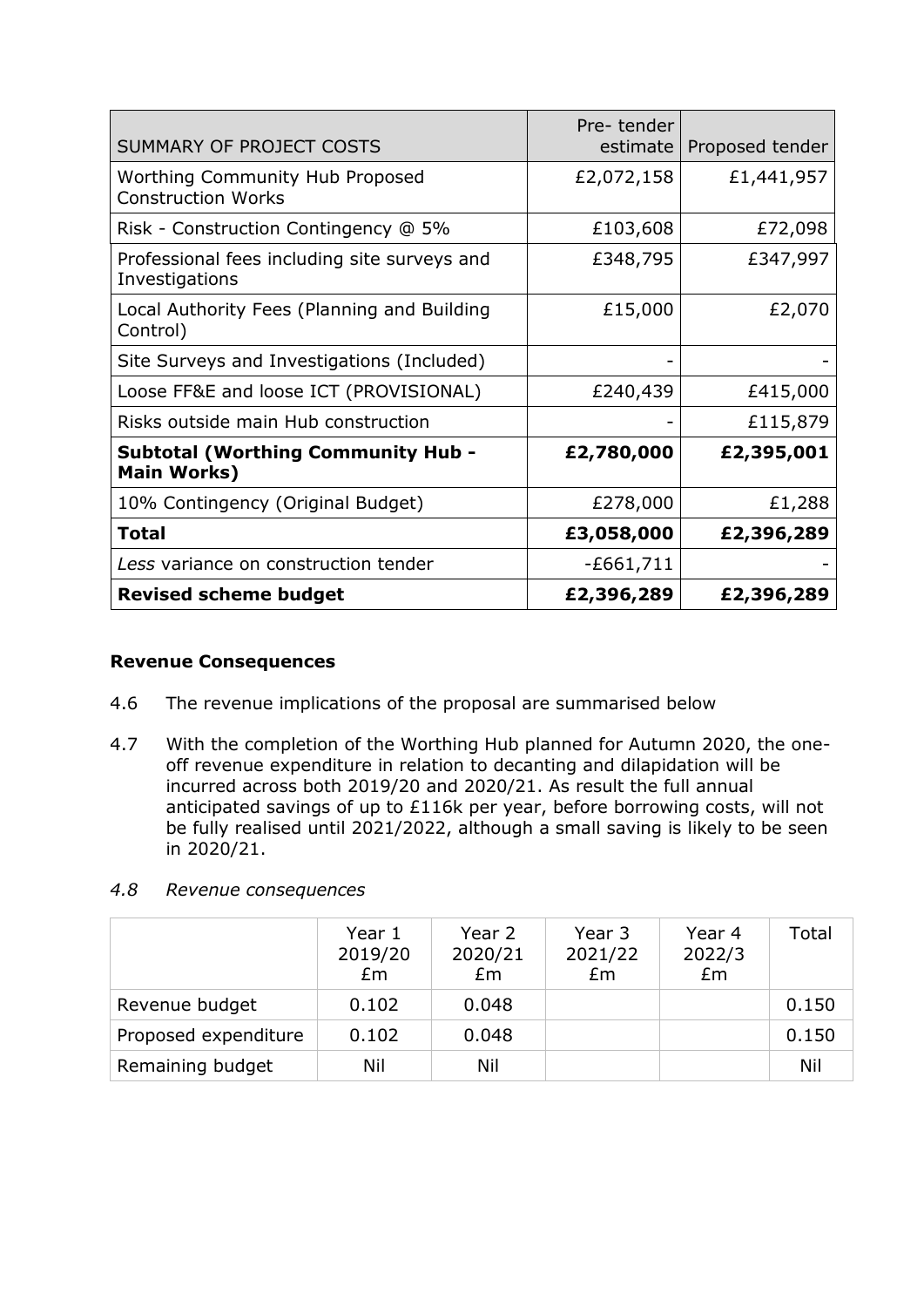## *4.9 Capital consequences*

|                      | Year 1<br>2019/20<br>Em | Year 2<br>2020/21<br>Em | Year 3<br>2021/22<br>Em | Year 4<br>2022/3<br>Em | Total<br>£m |
|----------------------|-------------------------|-------------------------|-------------------------|------------------------|-------------|
| Capital budget       | 0.400                   | 2.658                   |                         |                        | 3.058       |
| Proposed Expenditure | 0.400                   | 1.996                   |                         |                        | 2.396       |
| Remaining budget     | Nil                     | Nil                     |                         |                        | Nil         |

# **5. Legal Implications**

- 5.1 West Sussex County Council's legal team have been engaged on the proposal. On conclusion of the procurement process, the contractor will be awarded JCT 2016 Standard Building Contract.
- 5.2 All risks relating to the construction will be managed through the contract process via the MDC. Summary reports will highlight key risks and risk actions where decisions are required to progress the works.

## **6. Risk Implications and Mitigations**

- 6.1 Delivery milestones are not achieved because estimated timescales are unrealistic and therefore delay implementation. This risk will be mitigated through development of planning assumptions to inform high level milestones and detailed implementation plan. Understanding the impact of these assumptions and regular validation to ensure they hold true will be implemented as a key control. The MDC have been commissioned to manage the delivery of the construction implementation to time cost and quality.
- 6.2 Costs for fit out works Worthing community hub overrun due to unforeseen circumstances. All costs incurred will need to be closely monitored and reported to understand variances (and causes thereof) to manage the budget effectively. The 10% contingency included in the original budget has been applied to: increase the budget for loose FF&E and loose IT and to provide a contingency for risks outside main Hub construction.
- 6.3 Insufficient organisational capacity or resources to devote to implementation. Detailed implementation plans will set out the resources required, when and for how long. This will be overlaid against other organisational priorities to ensure delivery can be sequenced effectively. Governance overseen by the Project Board will ensure this is addressed.
- 6.4 COVID-19 advice and sanctions from HM Government may lead to disruption with the supply chain and staffing for contractors and services leading to delays to implementation and possible increase in cost. Business continuity plans for services and contractors will be implemented and closely monitored. Governance and communication arrangements will ensure all decisions are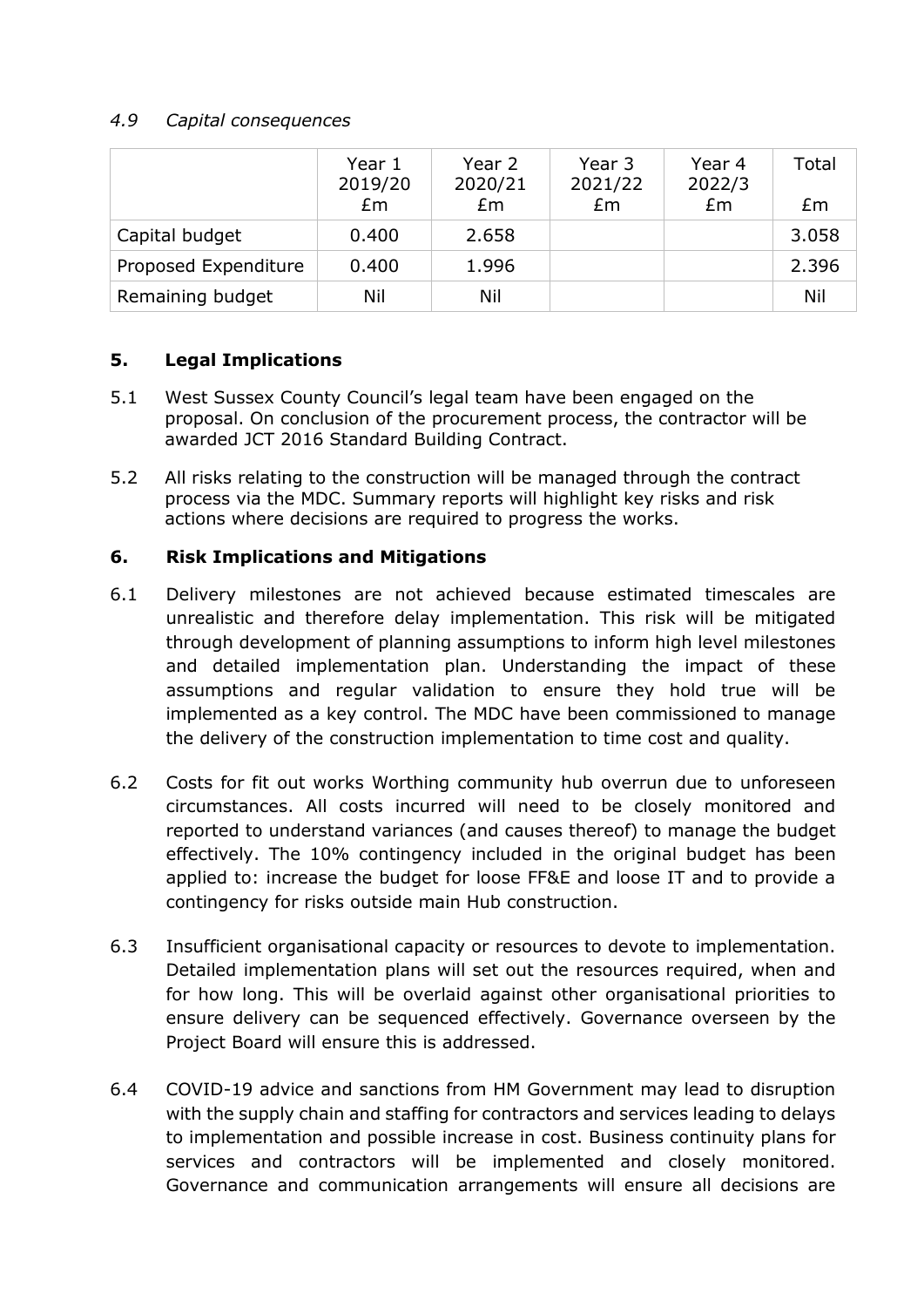taken with all available information and are cascaded to stakeholders as and when throughout the project's life cycle.

6.5 The School's Library Service will continue to work in the basement of the main Library building when fit-out works are being carried out. Staff and contractors working in the space at the same time poses H&S risks to be managed. The preferred contractor has acknowledged this in their tender submission and will work with the service to manage the arrangements on site during the fit out. The contractor will use lessons from direct experience of such arrangements (Imperial College London, Central Library -areas under construction were closed off to students, but access to the other levels remained open throughout the construction). A H&S plan will be developed in conjunction with the service and all necessary CDM measures will be in place.

# **7. Other Options Considered (and reasons for not proposing)**

7.1 Construction and fit out work to remodel the library in Worthing could be delivered while maintaining current services in situ avoiding the need for a temporary relocation of services. Estimated costs for work to take place around existing service provision are higher and completion work would be expected to take longer thus creating additional disruption for the local community.

# **8. Equality and Human Rights Assessment**

8.1 A full assessment of the equality impact is outlined in cabinet member report ref no [SSC01 19/20](https://westsussex.moderngov.co.uk/ieDecisionDetails.aspx?ID=610)

# **9. Social Value and Sustainability Assessment**

9.1 A sustainability appraisal has been completed and is outlined in cabinet member report ref no [SSC01 19/20](https://westsussex.moderngov.co.uk/ieDecisionDetails.aspx?ID=610)

#### **10. Crime and Disorder Reduction Assessment**

10.1 Remodelling Worthing library into a community hub utilising modern design to create a more attractive and effective space and one with enhanced flexibility for broader uses will allow additional 'drop in' capacity for other services which promote community safety. The library service also provides 'safe spaces' in which residents can report issues and gain initial advice and support. This provision will be enhanced by the remodelling of the building in Worthing.

#### **Lee Harris**

Executive Director Place Services

#### **Emily King**

Acting Director of Communities